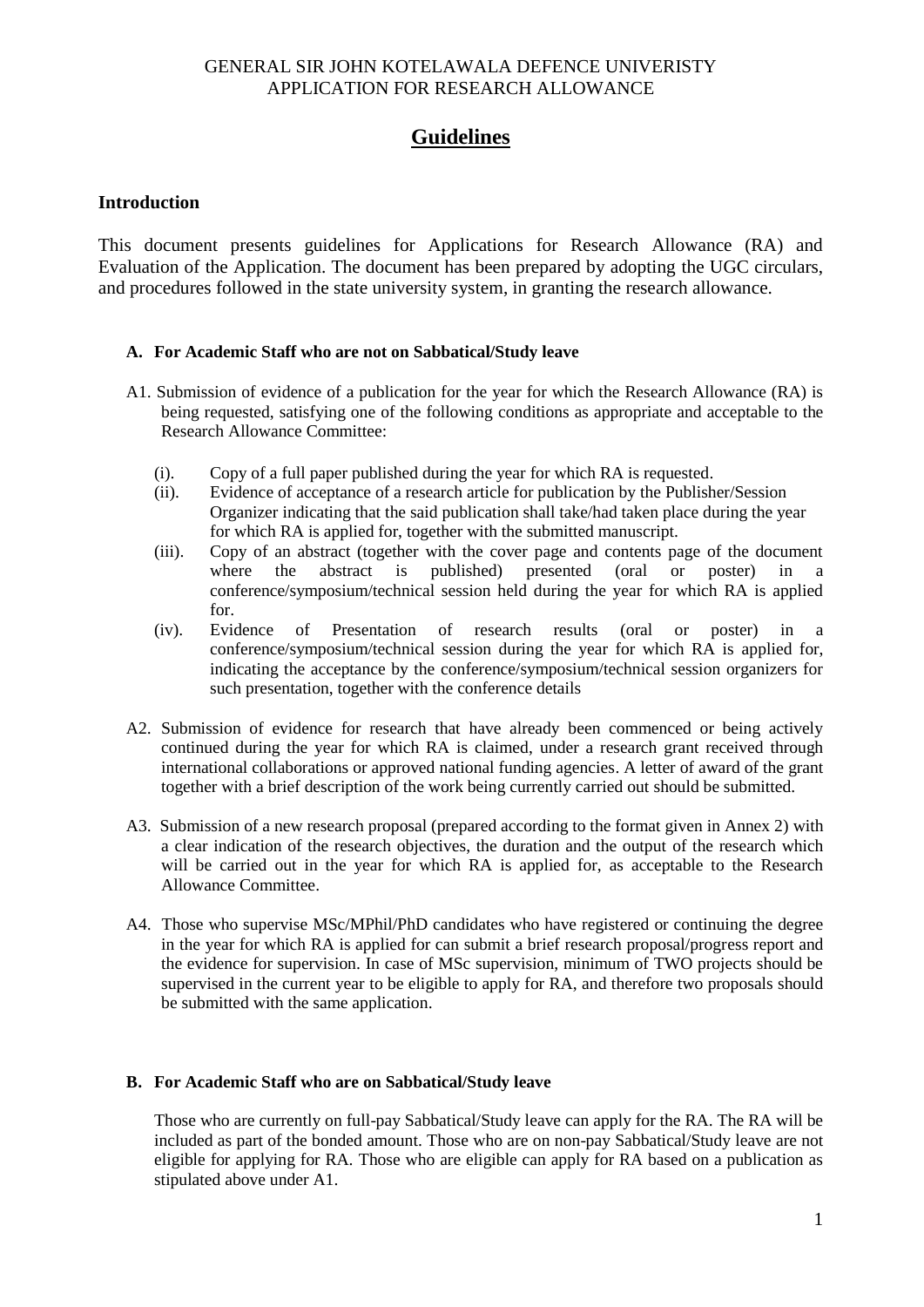#### **C. Notes on submitting the Application**

- (i) Duly completed application (*Annex 1*) for RA should be submitted together with all supporting documents through the channel prescribed in the application.
- (ii) An application for RA can be submitted at anytime of the year in respect of the current year.
- (iii) For publications occurred at the end of the year, the RA can be applied before the  $31<sup>st</sup>$ January of the next year.
- (iv) Each co-author/co-investigator/co-supervisor of KDU related to items in A1, A2, A3 or A4 can apply for RA for the same publication/proposal/supervision by submitting individual applications.
- (v) If you have obtained RA the previous year based on a new proposal, and submitting a different new proposal for the RA of the current year, a detailed progress report (prepared according to the format given in Annex 2) on the previous research work, indicating the results along with evidence of publications, should be submitted. If there are no publications resulted, reasons for such should also be submitted, and you will receive RA only if the given explanation would be accepted by the Research Allowance Committee.
- (vi) If you are working at KDU on a temporary appointment (eg. Sabbatical / full-time contract, military academic positions, etc.), the evidence of research claimed for RA should be affiliated to KDU.

#### **D. Evaluation of Applications**

- (i) The applications will be evaluated by the Research Allowance Committee comprising DVC/Defence (Chairman), DVC/Academic, Dean/Research and Development, Deans of all other faculties and Registrar.
- (ii) Based on the recommendation by the Chairman, Research Allowance Committee the Vice-Chancellor will approve the research allowance.
- (iii) The staff members who are not successful in RA shall be informed of the reasons for their failure so as to assist them to secure RA in the next year. They may reapply with a different publication/criteria, as acceptable to the Research Allowance Committee, for RA of the same year.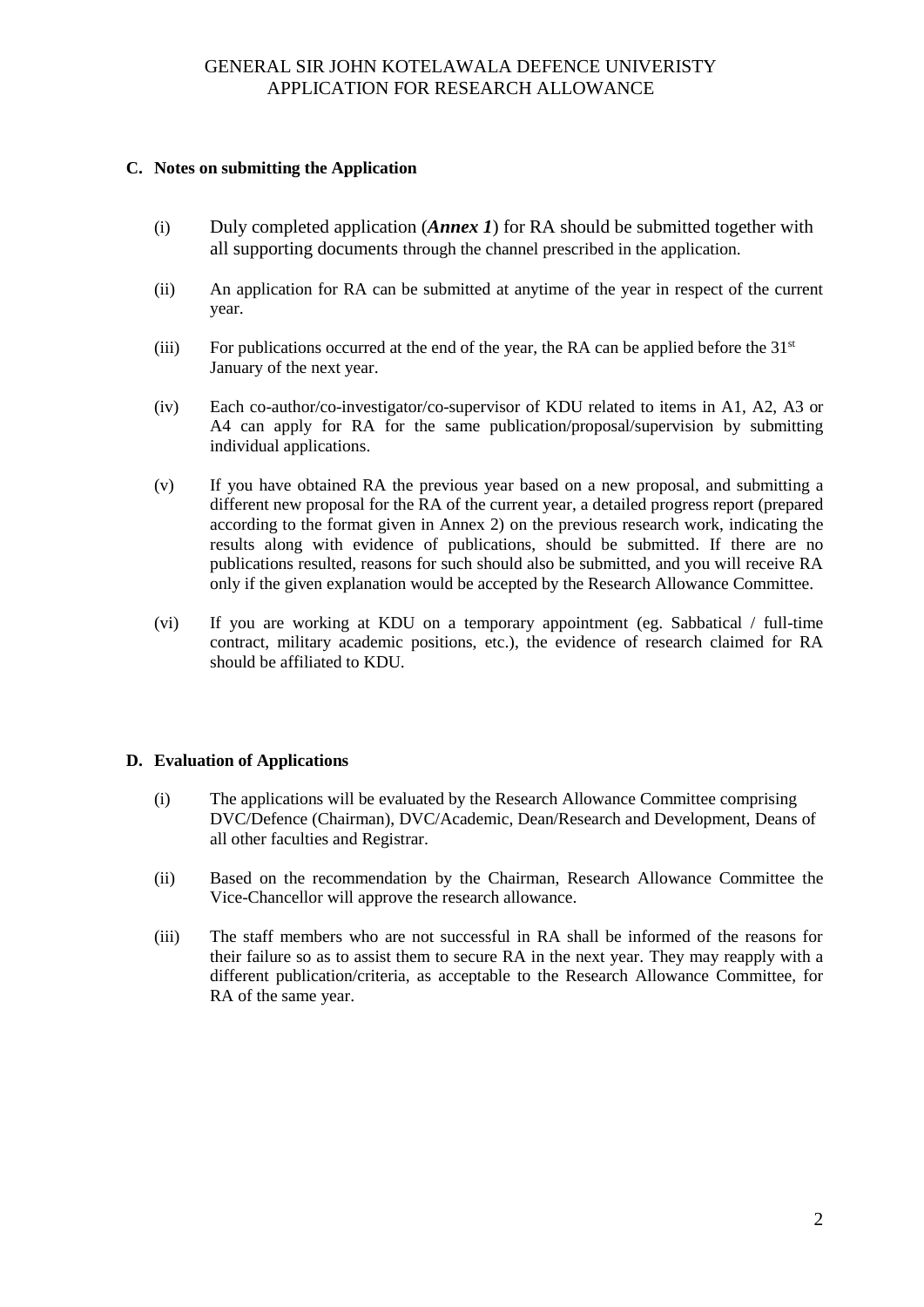*Annex 1*

# **Application Form Year – 20xx**

|                | Name of the Applicant                                                        |     |                       |                |                                                                     |  |  |
|----------------|------------------------------------------------------------------------------|-----|-----------------------|----------------|---------------------------------------------------------------------|--|--|
|                | Designation                                                                  |     |                       |                |                                                                     |  |  |
|                | Department                                                                   |     |                       |                |                                                                     |  |  |
|                | Are you on study/ sabbatical leave with pay                                  | Yes |                       | N <sub>o</sub> |                                                                     |  |  |
|                | Year for which the Research Allowance (RA) is requested                      |     |                       |                |                                                                     |  |  |
|                | State under which category/item the Research Allowance requested is based on |     |                       |                |                                                                     |  |  |
|                | A publication                                                                |     |                       |                | A1(i)                                                               |  |  |
|                |                                                                              |     |                       | A1(ii)         |                                                                     |  |  |
|                |                                                                              |     |                       | A1(iii)        |                                                                     |  |  |
|                | Ongoing research<br>A new proposal                                           |     |                       |                | A1(iv)                                                              |  |  |
|                |                                                                              |     |                       |                | A2                                                                  |  |  |
|                |                                                                              |     |                       |                | A <sub>3</sub>                                                      |  |  |
|                | Postgraduate supervision                                                     |     |                       |                | A <sup>4</sup>                                                      |  |  |
|                | Have you received RA in the previous year                                    | Yes |                       | N <sub>o</sub> |                                                                     |  |  |
|                |                                                                              |     | If yes, category/item |                |                                                                     |  |  |
|                |                                                                              | Yes |                       | N <sub>o</sub> |                                                                     |  |  |
|                | Supporting documents are attached (As per the guidelines)                    |     |                       |                |                                                                     |  |  |
|                |                                                                              |     |                       |                |                                                                     |  |  |
|                | Signature of the Applicant                                                   |     |                       |                |                                                                     |  |  |
|                | <b>Recommendation of the Head of the Department</b>                          |     |                       |                |                                                                     |  |  |
| $\overline{2}$ |                                                                              |     |                       |                |                                                                     |  |  |
|                |                                                                              |     |                       |                |                                                                     |  |  |
|                |                                                                              |     |                       |                |                                                                     |  |  |
|                | <b>Recommendation of the Dean of the Faculty</b>                             |     |                       |                |                                                                     |  |  |
| 3              |                                                                              |     |                       |                |                                                                     |  |  |
|                |                                                                              |     |                       |                |                                                                     |  |  |
|                |                                                                              |     |                       |                | Date $\dots\dots\dots\dots\dots\dots\dots\dots\dots\dots$           |  |  |
|                | Recommendation of the Dean of Research and Development                       |     |                       |                |                                                                     |  |  |
| $\overline{4}$ |                                                                              |     |                       |                |                                                                     |  |  |
|                | Date                                                                         |     |                       |                |                                                                     |  |  |
|                |                                                                              |     |                       |                |                                                                     |  |  |
|                | Recommendation/Observation of the SAR/Establishment                          |     |                       |                |                                                                     |  |  |
| 5              |                                                                              |     |                       |                |                                                                     |  |  |
|                |                                                                              |     |                       |                |                                                                     |  |  |
|                |                                                                              |     |                       |                | Date                                                                |  |  |
|                |                                                                              |     |                       |                |                                                                     |  |  |
|                | <b>Recommendation of the Research Allowance Committee</b>                    |     |                       |                |                                                                     |  |  |
| 6              |                                                                              |     |                       |                |                                                                     |  |  |
|                |                                                                              |     |                       |                |                                                                     |  |  |
|                |                                                                              |     |                       |                | Date $\dots\dots\dots\dots\dots\dots\dots\dots\dots\dots\dots\dots$ |  |  |
|                | Vice-Chancellor's Approval                                                   |     |                       |                |                                                                     |  |  |
| 7              |                                                                              |     |                       |                |                                                                     |  |  |
|                | Signature                                                                    |     |                       |                | Date:                                                               |  |  |
|                |                                                                              |     |                       |                |                                                                     |  |  |
|                | <b>END OF APPLICATION</b>                                                    |     |                       |                |                                                                     |  |  |